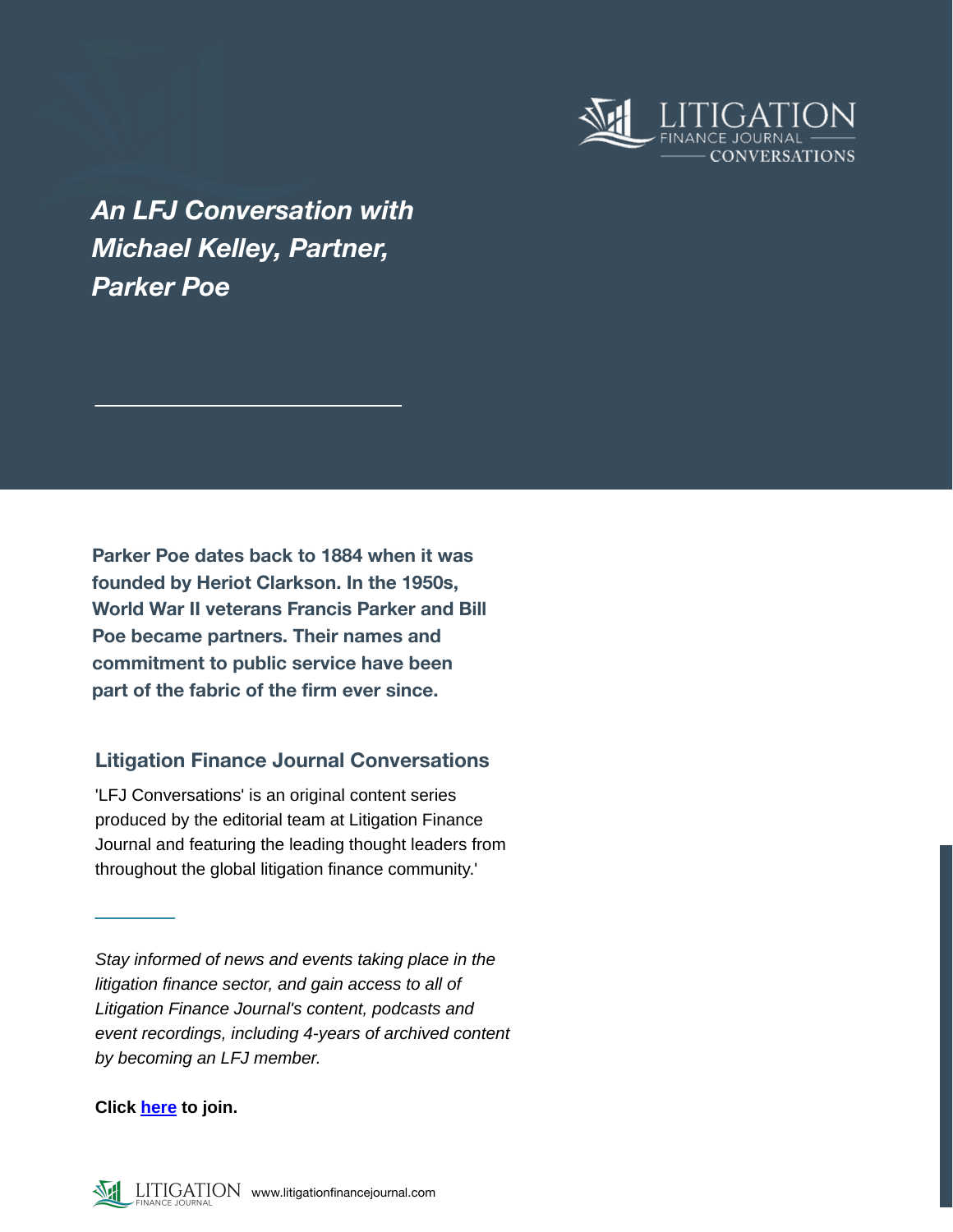

**For more than a century, Parker Poe has represented many of the Southeast's largest companies and local governments in transactions, regulatory issues, and complex litigation. The business law firm has more than 250 attorneys serving clients from eight offices in Charlotte and Raleigh, North Carolina; Charleston, Columbia, Greenville, and Spartanburg, South Carolina; Atlanta, Georgia; and Washington DC. Parker Poe uses a cross-disciplinary, collaborative approach to provide comprehensive solutions to their clients.**

#### **What led you to make the move to Litigation Finance? ABOUT THE SPEAKER**

My move to Litigation Finance was coincidental. In 2012, I was retained by a litigation funder to assist with the structuring and formation of its second international fund. Shortly thereafter, they offered me the opportunity to work on all their litigation funding transactional work. In the past ten years, my litigation funding practice has grown exponentially such that it represents over 90% of my professional time.

Litigation funding allows me to practice and to use both areas of my background in finance and law. Moreover, the bespoke nature of litigation finance transactions requires creativity in order to achieve the right mix of aligned incentives for all parties involved in the transaction.

I appreciate that I have been given this remarkable opportunity to foster the growth of and to help define this maturing asset class. And I love working with all my clients, whether they are litigation funders, law firms or claimants.



**Michael P. Kelley Partner, Parker Poe**

With more than 10 years of experience assisting US and International litigation funders, law firms, and claimants, Kelley is considered a thought-leader in the industry. He has been recognized by Lawdragon as a "*Top 10 Global Advisor in Litigation Finance*," and is a frequent speaker on key issues involving the industry.

Kelly has over 25 years experience in the legal finance industry. He is the former general counsel of EMP Global where he oversaw \$8 billion in assets across different investment funds in emerging markets.

He has a JD from Antonin Scalia School of Law, George Mason University and a PhD from the the London School of Economics and Political Sciences.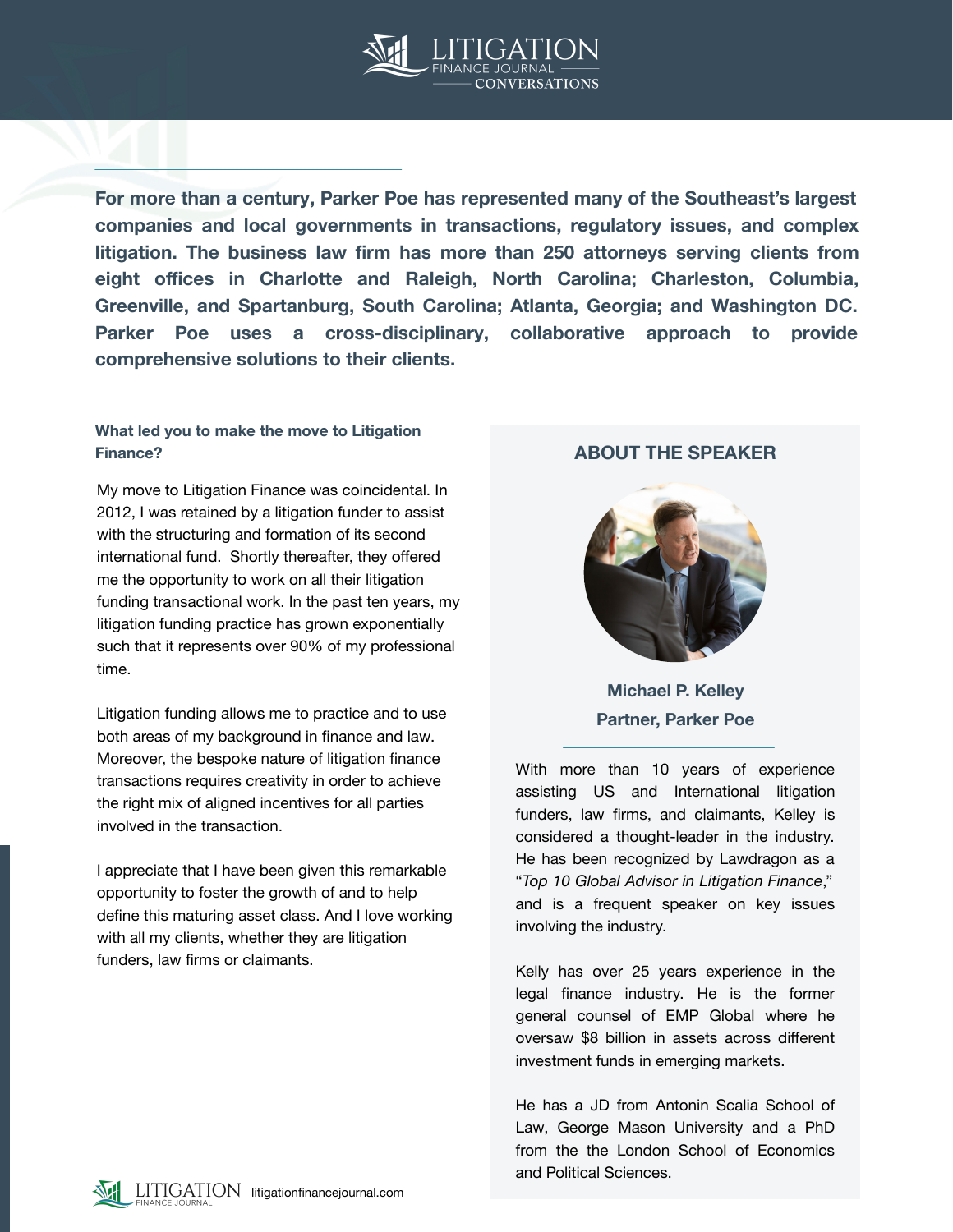

**How does your experience in non-profits and social impact investments inform your work in Litigation Finance?**

People ask me all the time as to the body of corporate-related work I rely on for structuring litigation finance transactions. More than M&A, I rely on my investments funds formation background for finding creative solutions to unique structuring challenges. I have especially drawn on my work with social impact investment funds and transactions.

For example, I have created mini-funds of pooled capital that play a first-loss capital tranche roll, providing those investors an opportunity for out-size return while paving the way for raising traditional litigation finance on top of that. The traditional litigation funders have appreciated having that first-loss cushion to mitigate the risk of loss on their investment (a form of insurance). For the funded party, the first-loss pooled capital tranche unlocked the door to receiving an aggregate \$60 million of financing for financing a portfolio of claims. I have also drawn on my fund formation work for structuring innovative waterfall structures to balance incentives among participants in the litigation funding transaction.

*"Money alone should not be the sole barrier to pursuing meritorious claims."*

#### **Can you talk about the interplay between Litigation Funding and social justice?**

It is often cliche that litigation funding provides access to justice. However, everyday I see highly meritorious claims that would otherwise not be able to be advanced but for litigation finance. I have seen this in individual claims as well as portfolios of claims across a wide-range of types of cases, including intellectual property, international arbitration, corporate disputes and, of course, in the personal injury and mass tort space.

Money alone should not be the sole barrier to pursuing meritorious claims. Litigation Finance helps level the financial playing field for claims prosecution/monetization.

### **Can you talk about the interplay between Litigation Funding and social justice?**

I was a GC for over 17 years and wish I had access to litigation finance during that time. The value proposition for GCs and in-house legal departments is clear: legal claims are assets that can and should play a key role in the financial health and growth of a company. Litigation finance permits GCs to turn dormant claims or claims they cannot otherwise pursue due to financial budgets into sources of revenue.

Instead of in-house legal teams being viewed solely as cost centers, those departments can become revenue and profit centers for the companies without adding any additional legal risk to the company. In addition, the GCs can become heroes inside their companies! I would even go so far as to say that GCs who are not taking advantage of litigation funding to pursue his/her company's claims are not acting responsibly.

I would further argue the same for law firms who really need to understand litigation funding and what it can do for law firm clients, as well as build contacts in the industry, to properly service law firm clients.